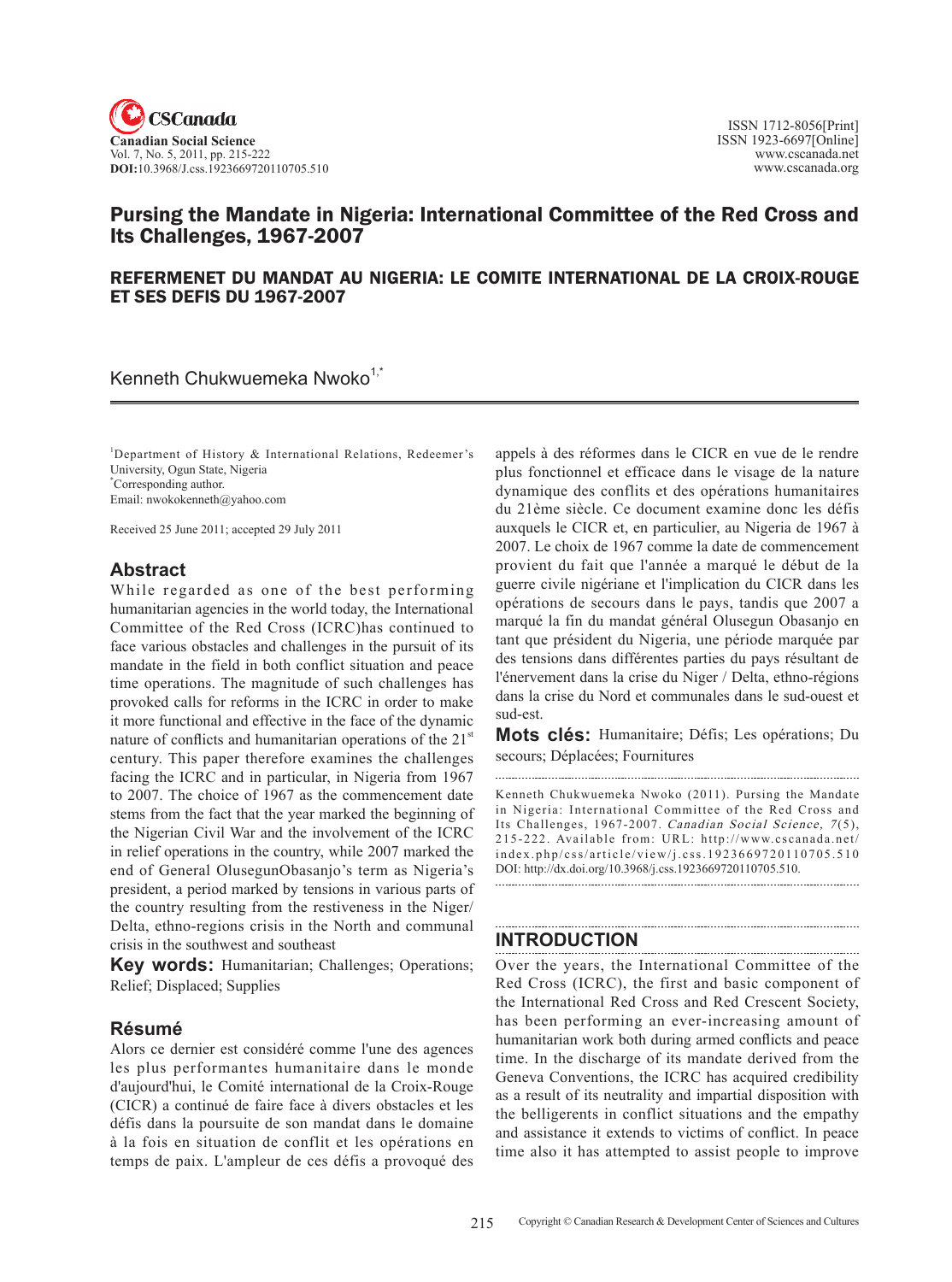their living conditions and pursued their general well being even though this was not a direct mandate from the Conventions. In carrying out these and related functions in Nigeria, the ICRC has faced numerous challenges. At the same time however, it has also sought to use the credibility and acceptability which it has acquired through this work during war to combat conflict and to promote peace (Sandoz, 1987, p. 288).

To achieve these, the ICRC has been careful about the politicization of its function and role as a humanitarian worker rather than an umpire in conflict situations. Indeed, in the contemporary times it has made more efforts to pursue policies in strict compliance with the Geneva Conventions and the Red Cross principles. Even when some of its procedures required that in the event of the breach of international law especially in a conflict situation, it took drastic actions of denunciations against the erring party, (ICRC, 1981, p. 76-83) the ICRC, out of its experience in Burundi, Haiti, South Africa, Nigeria and other conflict areas from which its status and neutrality received a bashing, has learnt that the organization might imperil its ability to offer assistance if it were to issue a formal denunciation (New Nigerian, 1968, p. 12). It also learnt not to participate in controversies or domestic politics of a nation involved in internal conflict, or identify the 'aggressor' in any war situation (Tansley, 1975, p. 35- 42). But then these experiences would not in any way debar it from carrying out its traditional responsibilities of protecting human beings in the events of conflict and of relieving their suffering, for "it is through the faithful execution of its traditional mandate that it gains the moral force and credibility without which its appeals in favour of peace would have no weight" ( Pictet, 1979, p. 31). While it is true that the universality of the Red Cross Movement, not only in its structures, but also, and above all, in its spirit has helped in fostering peace in the world ( Sandoz,1987, p. 289), the dynamics of international relations has continuously worked against this effort. Indeed, interaction between actors in the international system, both state and non-state actors have encumbered the work of the ICRC and have made conflict and perhaps its escalation inevitable.

From 1967 to 2007, the activities of the ICRC in Nigeria was that of cooperation and collaboration with the Nigerian Red Cross Society, the International Federation of Red Cross and Red Crescent Societies, the Nigerian Armed Forces, Police, Justice and Health Ministries, civil society, etc. It is based on the above that the challenges facing the activities of the ICRC in Nigeria shall be considered.

# **The ICRC, Armed Conflicts and Internal Strives**

Overtime, the risks which the persons deprived of their

freedom face in the events of armed conflicts and internal strives are universal knowledge, hence state parties to the Geneva Conventions acknowledge the central role of the ICRC in monitoring and ensuring that victims of this situation detained in several places worldwide where other institutions and bodies have no access to are not dehumanized. This peculiar concession is based on the respect for the ICRC's traditional role and approach, and also based on the assurance that it would be apolitical and secretive on sensitive information that might jeopardize the internal security of the detaining authority or its sovereignty. Hence, the ICRC is accorded certain privileges that would enable it work thus. These privileges include the judicial immunity and testimonial privilege (right not to be called as a witness) recognized either by treaty or by legislation. Indeed, a lot of domestic and international tribunals have ruled on the ICRC's judicial immunity and testimonial privileges. The International Criminal Tribunal for the former Yugoslavia (ICTY) distinguished the ICRC from NGOs by citing its international legal mandate and status, including its right to decline to testify,(Hampson, 1998, p. 50- 74;Cogan, 2000, p. 404-427). To emphasize this, the rules of procedure and evidence of the newly established International Criminal Court reinforced this position of the more than one hundred states that drafted the document, that the ICRC enjoys testimonial immunity.<sup>2</sup> However, this position of international law and the ICRC was perceived by many as contradictory since the ICRC itself approved of the creation of the two ad hoc international criminal tribunals, and backed the instauration of an international criminal court as a means of battling impunity (Jeannet, 2001, p. 643). Also as a legal expert, the ICRC took an active part in the drafting of the Statute and the Elements of Crimes of the International Criminal Court (ICC), (Jeannet, 2001, p. 643). Therefore, the refusal of the ICRC to testify before courts is perceived as contributing to the perpetuation of impunity, thus posing an ethical and operational dilemma for the ICRC.

Similarly, the dilemma of state sovereignty hindered the undertaking of this traditional role of the ICRC in protecting prisoners, especially political or civilian prisoners. This situation arose from the fact that though the ICRC tried as much as possible to be nonpolitical and maintain its neutrality, it operated in a world where anything that touched on the relations among state or a government's relations with its own citizens became increasingly politicized. Most especially with civil wars and internal disturbances on the increase, states often perceived the ICRC's involvement in the assistance and protection of civilian victims and political prisoners as meddling in the internal affairs of a sovereign state (ICRC, 1938, p. 1) especially if such assistance emasculated the governments ability to subdue the subversion. This scenario played out during the Nigerian Civil War, when the Federal Military Government of Nigeria accused the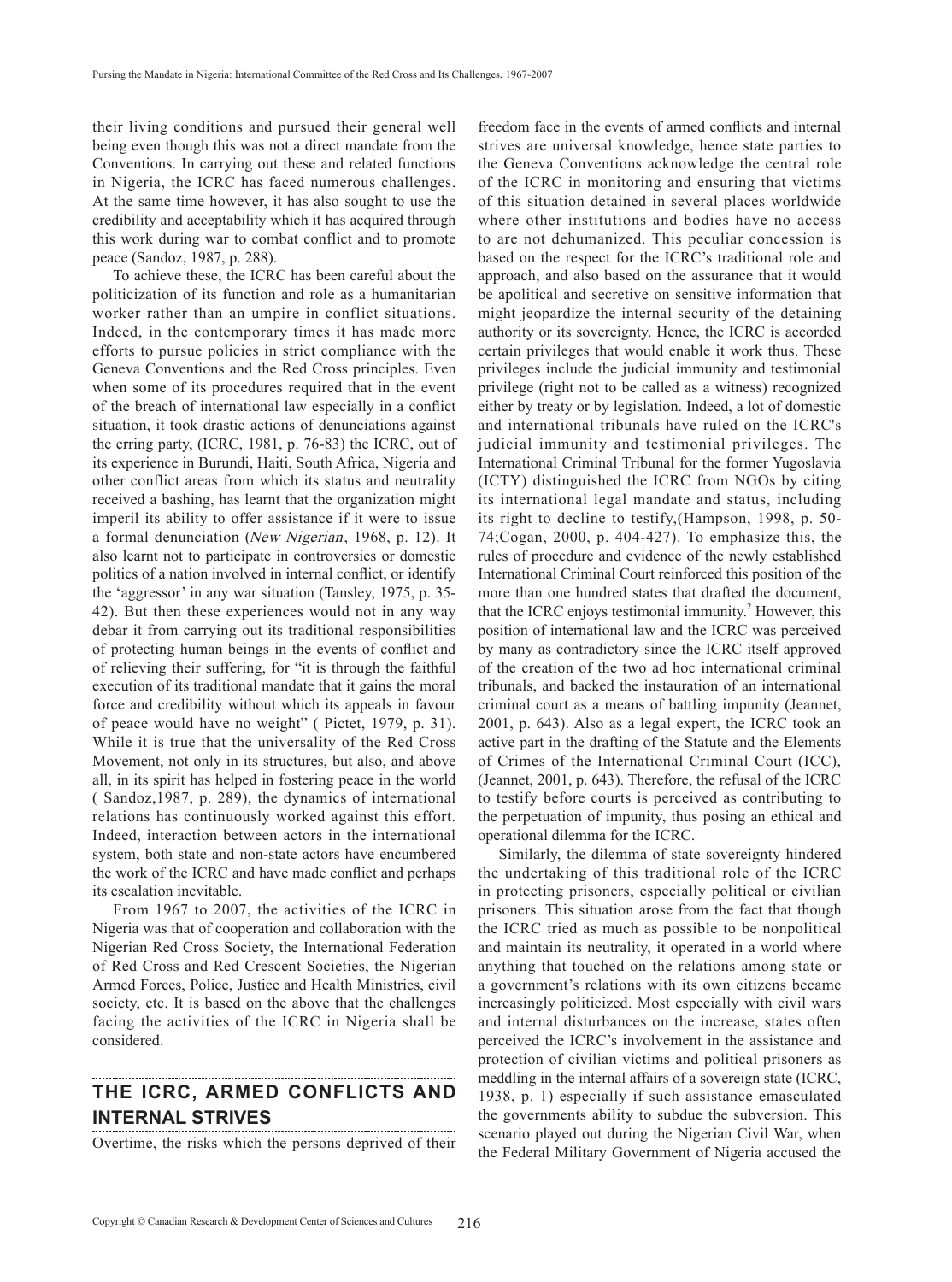ICRC of bias and undermining its sovereignty, leading to the expulsion of Dr. Lindt, an ICRC official from Nigeria, and the final removal of the ICRC as the coordinator of relief operations in the war. This dilemma derived from two facts namely; that governments viewed enemies in a civil war or disturbances not as foreign foes to be dealt with in line with international law, but as criminals to be punished according to the prescribed domestic laws (Armstrong, 1985, p. 622). And also because there were no conventions to support humanitarian action, involving internal disturbances and tensions, in which the ICRC constantly carried out its activities (Blondel, 1987, p. 307-310). The organisation only based its activity in such situations on the Statutes of the International Red Cross as approved by an International Conference of the Red Cross. The Twenty-Fifth Conference, held in Geneva in October 1986, revised the Statutes of the Movement. Concerning its role, Article 5, which concerns the mandate of the ICRC, states in particular that the role of the ICRC  $is:$ <sup>3</sup>

to endeavour at all times as a neutral institution whose humanitarian work is carried out particularly in time of international and other armed conflicts or internal strife - to ensure the protection of and assistance to military and civilian victims of such events and of their direct results.

#### Further:

The International Committee may take any humanitarian initiative which comes within its role as a specifically neutral and independent institution and intermediary, and may consider any question requiring examination by such an institution.

The Nigerian Civil War was a case in point for the ICRC. Equally, the case of the Republic of South Africa and Afghanistan is worth considering. While the ICRC's presence continued until the end of 1978 in South Africa, the organization visited (as it did since 1969) persons sentenced under the state security law. However, the less the protection available to the persons it assisted, the more important it considered its intervention. It therefore, requested the Government for regular access to all persons detained under the state of emergency, and undertook negotiations for permission to visit persons sentenced for public violence in connection with the internal disturbances. But the Apartheid government of South Africa considered this move of the ICRC as meddlesome in its internal affairs and did not allowed the organization access to all the victims of the unrest in South Africa (Blondel, 1987, p. 307-308). On the other hand, in Afghanistan, with the exception of two brief missions carried out in 1980 and 1982, the organization was denied complete access to the entire country for a long time until 1987(Blondel, 1987, p. 307-308).

These situations mentioned earlier were heightened because while the visits to prisoners- of-war and civilian internees were based on the Third and Fourth Conventions, especially Article 3, the political and civilian internees in connection with internal disturbances and tensions fall outside the scope of these Conventions and

of their Additional Protocols adopted in 1977 (Blondel, 1987, p. 310).

A peculiar challenge of the ICRC in Nigeria, apart from the legal and political discussed above was the issue of distance and accessibility. This, a technical challenge indeed, almost hampered the efforts of the ICRC in reaching the hinterlands of Nigeria during the civil war. In other to reach starving civilian victims of the war and even prisoners, the ICRC personnel in some cases covered rough stretches of terrain on foot. The situation was more critical especially in the Biafran enclave, in which topography and landscape posed a serious challenge for accessibility and contacts with people who needed the relief supplies and assistance. In particular, people of the riverine areas who lived in the creeks and marshy areas of the Eastern Region (Biafra) during the period of the war such as Calabar, and Port Harcourt. These were the worst affected hence the incessant humanitarian crisis witnessed in those places before and after their capture by the Federal side. Apart the blockade placed by the FMG of Nigeria as a war strategy against the Biafrans, getting access to the enclave was the most dangerous adventure that the ICRC undertook in the course of the humanitarian operations in the region. Although this challenge was faced headlong by the establishment of stores and warehouses near strategic locations especially in the Biafran area, such as Enugu, Port Harcourt, Calabar, etc, where several tons of relief materials and provision were stockpile to reduce the distance and time of response to emergences nonetheless, the difficulties created by the terrain, sheer distance, and communications gaps markedly reduced the operational effectiveness, and the effects of these couldn't be underestimated in the deaths of some civilian victims of the war.

This particular challenge of distance over the years proved to be universal in the operational experiences of the ICRC. Indeed, ICRC relief activities in Angola, Ethiopia, and southern Sudan and especially towards the end of 1970s along the borders of Thailand and Kampuchea proved too difficult; hence the establishments of a vast network of complex transport systems (Blondel, 1987, p. 308). In the case of Nigeria, apart from the difficulty posed by the blockade that led to the establishment of 'mercy corridors', the natural topography of the area could be said to be the reason for the contemplation and actual practice of air dropping of the relief material in the Biafran enclave.

Similar to the problem of distance and accessibility was the lack of resource which faced the ICRC in its operation in the Nigerian Civil War. This was peculiar to ICRC relief operations in Africa and the Middle East (Blondel, 1987, p. 308). The ICRC received its funding from donor bodies and the contributions of states signatory to the Geneva Conventions. By implications, the organisation had no money of its own but relied heavily on the goodwill of donor bodies, as well as their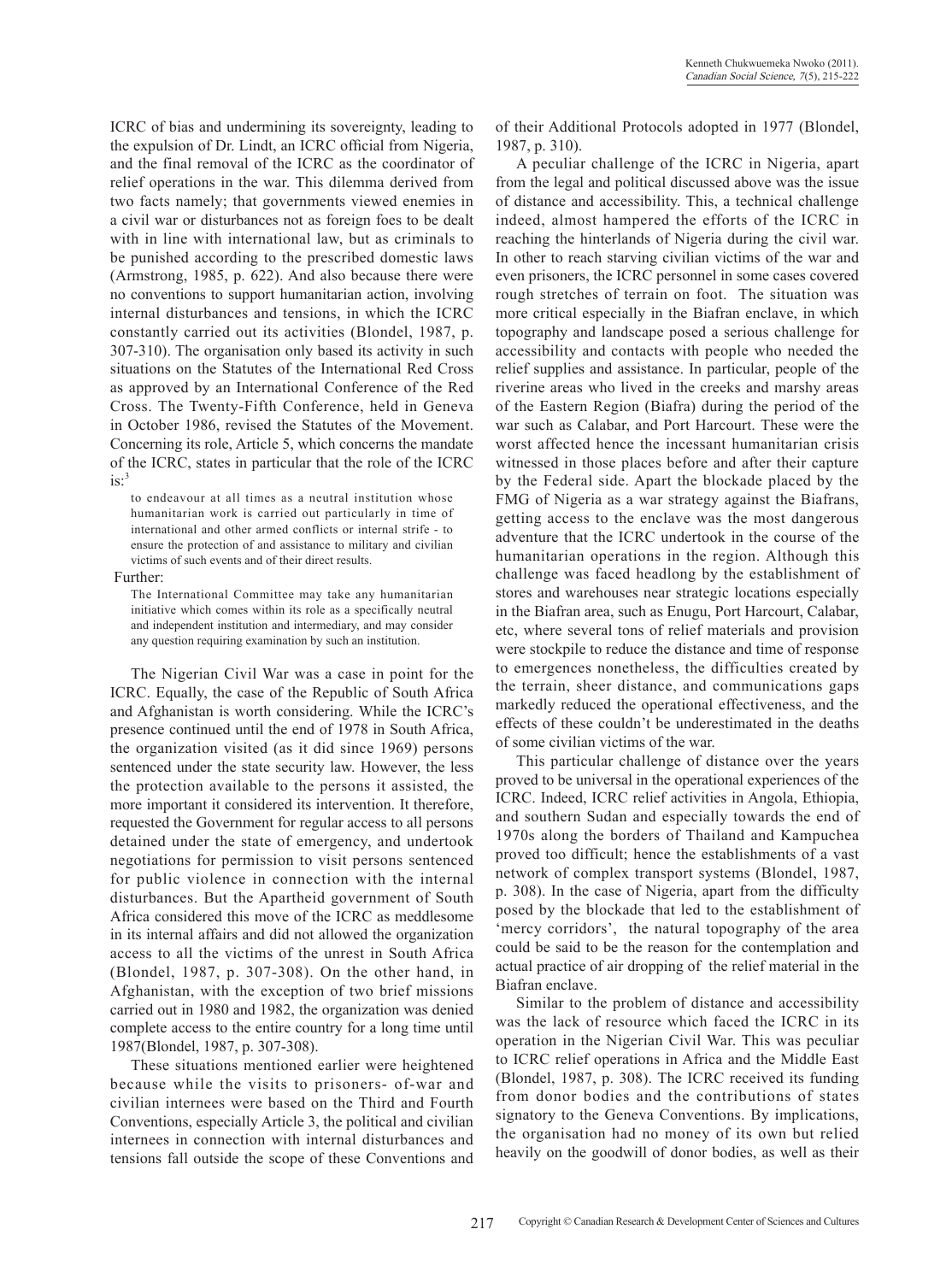preferences. At the earlier stage of the Nigerian conflict, the international donor agencies and governments who were the major financiers of relief efforts, under the sway of emotion and bolstered by public opinion, offered appreciable financial and material aid during the first phase of the relief operation. However, the recurrence of emergency crisis and shortage of relief supplies in territories under the Biafran authorities and in the liberated areas, coupled with the politicization of the relief operations, tended to wane international interest in the operations. This was demonstrated by the exacerbated humanitarian crisis witnessed in Nigeria following the diminishing support especially in the period following the removal of the ICRC as the coordinator of relief operations in the country. This situation reinforced the view that it is easier to launch an operation than to maintain it once financial support diminishes.

The world over, relief operations require personnel and materials. As earlier stated, the ICRC receives its funding from donor bodies and the contributions of states signatory to the Geneva Conventions. During the Nigerian Civil War, there was the politicization of relief materials along religious lines especially with the involvement of religious bodies, for most relief agencies were either Christian in association or the secular heirs of Western Christian tradition. These included, the World Council of Churches, CARITAS Internationalis, Catholic Relief Services, Quaker Service-Nigeria, Christian Council of Nigeria, the Catholic Secretariat of Nigeria most of which operated under Joint Church Aid (JCA). Some of the problems that the ICRC ran into during its period of coordination of the relief operations in the civil war were caused by mainly the activities of the religious bodies seen by the Nigerian government as conniving with the secessionist Biafra and aiding their resistance to the onslaught of the Federal side. It could be inferred that the JCA, had somewhat informal understandings with the Biafran leadership alone, which of course encouraged its constant violation of the sovereignty of the Nigerian state and the stricter interpretations of international laws which protects state sovereignty (Davis, 1972, p. 490).

Further, the human factor cannot be taken away in considering the challenges of the ICRC in their involvement in Nigeria. Saner has carried out a detailed study on the role of stress as a challenge to the work of the ICRC. In particular, he observed, using Cooper and Davidson's model of occupational stress that identifies four categories of stressor variables, namely, those grouped under work arena, home arena, social arena, and individual arena, (Saner, 1990, p. 759) a whole lot of effects, psychological, emotional and physical on the personnel of the ICRC working in the field. These effects on the personnel of the ICRC in the field result from factors which include; the nature of the job, unpredictability of emergency situations, work ambiguity, insufficient social support within the delegation, role

conflict, career impasse, flight-flight impasse, sociocultural and environmental influences amongst others. A typical example of the flight-flight impasse which Saner identified was the conflict which the ICRC officials especially Dr. Lindt had with the Nigerian government leading to his resignation, expulsion from Nigeria and the final removal of the ICRC as the general coordinator of relief during the Nigerian Civil War. This factor had to do with the realities which ICRC personnel were faced with in the course of their work. These included the true conditions of victims of the conflict, especially the wounded civilians; mothers who saw their malnourished children died on them; the rape victims and even the forceful recruitment of underage children and the bombing of hospitals and school; condition of the prisoners who were faced with ill-treatment and sometimes tortured and who disclosed their pain and misgivings to the delegates. Consequently, the delegates inadvertently empathized with these victims and felt some of the sufferings inflicted on these casualties. But who (the delegates) for the sake of confidentiality couldn't openly challenge the situation without risking expulsion from either the Nigerian or Biafran detaining authority. Indeed, they could only use restrained approaches such as diplomacy, negotiation, and persuasion, as a way of intervening. The ICRC delegate, in particular DrLindt was caught in this dilemma. This was because he could not fight the authorities of the FMG of Nigeria for the numerous violations especially during the period of the blockade nor take a flight but experienced a sense of powerlessness and anger. More so, he turned into what Saner described as a "tertiary victim, especially when a prolonged sense of powerlessness leads to feelings of impotence and hopelessness," (1990, p. 760). Similarly other humanitarian actors in the ICRC's camp were not left out of this dilemma. For example, a young doctor of the Red Cross, Bernard Kouchner, ignored the neutrality mantra at the height of the perceived violation. For him and many others, the actions of the Nigerian government especially the Biafran blockade and its refusal for humanitarian organizations and NGOs to deliver food to the secessionists, represented a Muslim plot to finish the pogroms of 1966 and eliminate a Christian people (Pérouse de Montclos, 2009, p. 72). However, these actions violated the internal rules of the ICRC which had the greatest difficulties in being allowed to operate within the Biafran enclave (Pérouse de Montclos, 2009, p. 71).

Equally, the unpredictability of emergency situation made full-scale planning and control impossible in the humanitarian crisis in the Nigerian Civil war. In this case, there was no time or the incentive for proactive planning as a way of anticipating measures needed to be undertaken during the crisis. The consequence was that the ICRC delegates were forced to deal with an unplanned and an uneven work flow. Consequently, they were overstressed during emergencies and under-stressed during times of stand-by. The different situations of exacerbated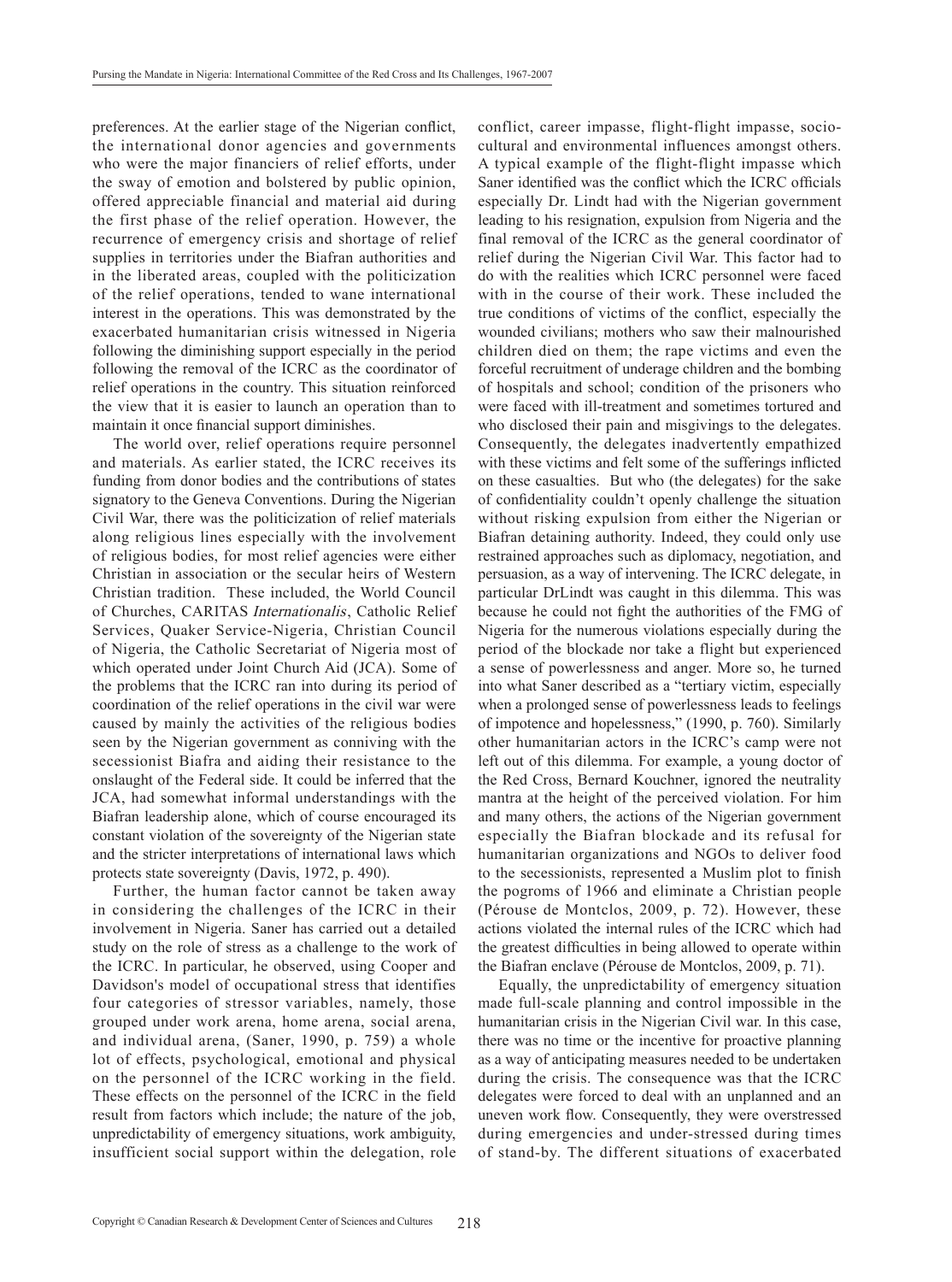humanitarian crises witnessed during the Nigerian Civil War both in areas held by the Biafrans and the liberated territories could be traced to this fact.

The risky nature of the operations and the difficult working conditions of the ICRC workers on the field left them at risk of fatal accidents in the Nigerian conflicts. The shooting down of a well-marked Red Cross plane during the night relief operations into the Biafran enclave by the FMG of Nigeria as well as the death of ICRC pilots and personnel in the field corroborate the risky nature of the organization's operations. Indeed, the ICRC stopped its flights after this hostile challenge, whereas the JCA fights kept going under even more severe conditions (Davis, 1972, p. 490). On the physical effects, stress symptoms such as "gastrointestinal problems (non-related to tropical diseases), heart attacks, skin rashes, alcoholism, and depression-related insomnia, anxiety, fatigue, sexual dysfunctions, and loss of appetite or overeating" had characterized the health situations of the ICRC personnel (Saner,1990, p. 759).

Sometimes it is believed that the ignorance of the members of the combatants impeded the work of the ICRC. The exigency of the Nigerian Civil War corroborated this fact. During and after the war, there were avalanche of complaints of sexual harassments and rapes of the female civilian population by the soldiers especially of the Federal troop. In Owerri, for example, many girls were sexually harassed and raped by some members of the Federal troops while others, under threats of exterminating their families, were carried away and forced into becoming the wives of the soldiers, most times, the senior officers of the Nigerian army (Nwoko, 2010, p. 34-46). It was in this way that most girls were forced into marriage to these soldiers of northern and western Nigerian extractions.<sup>4</sup> While this practice was very common in war situations, it could only be attributed to ignorance of the soldiers on the provision of international law with regards to the rights and treatments of civilian population. Hence the efforts by the ICRC in the post-civil war period to enlighten and educate the Nigerian Armed Forces on international humanitarian laws as well as the attempt at introducing international humanitarian law into law curriculum at Nigerian universities (NUC/AP/81, 1998). In this regard, the ICRC commenced a yearly training of officers drawn not only from the Nigerian army but also from other African countries. In this forum, the ICRC promotes compliance with international humanitarian law (Meierhans, 2008, p.  $(14)$ 

One heavy criticism of the ICRC by scholars and observers which passed as a challenge was its mandate and style with regards to the overall philosophy and orientation guiding the ICRC. It was observed that the ICRC was too amateurish in its policymaking. Hence it is said "to drift with a tradition that seeks only minimum protection of rights, only indirectly, and only by discrete

actions which give great deference to governments," (Forsythe, 1990, p. 279). It was this trait of aristocratic amateurism which led to unnecessary caution experienced in World War 11 and the excessive assertiveness demonstrated in the activities of the ICRC during the Nigerian Civil War (Forsythe, 1990, p. 279). According to this argument, the key factor was the absence of professionalism and expertise in policymaking.

Further, the composition of the ICRC also proved a dilemma for the organization. It was believed that its composition reduced its wisdom and influence (Forsythe, 1990, p. 284). In the Nigerian context especially during the civil war, it created room for the suspicion of its activities as acting out the scripts and working as agent of the West (New Nigerian, 1968, p. 1, New Nigerian, 1966, p. 12). The all-Swiss national composition of the organization led to its perception by the Nigerian Government as well as some sections of the country as pro-western and thus pro-Christianity since most of the western countries evolved from Christian traditions.

In the  $21<sup>st</sup>$  century, the emerging operational risks for humanitarian organization especially in the developing countries have not only been situations of civil wars but internal violence and disturbances, caused by opposition to government, struggle for land rights, access to natural resources, resistance against ethnic or indigenous oppression ( Krähenbühl, 2005), etc. The most frequent however, remained the long running battles between states and rebellious element and the will of states to stamp its authority most times ruthlessly, on the perceived recalcitrant elements. Most times, repressive policies and actions of government provoked their populations into mounting protest marches and agitations which most times get out of hand resulting in the unleashing of the instrument of state coercion to quell such perceived lawlessness. The Arab uprising and other protests in Uganda, the Gambia, etc, are clear example in modern times. However, the aftermath of these was the catalogues of destruction of lives and properties. At the tick and centre of these fire lines have always been humanitarian organizations such as the ICRC and its personnel. In Nigeria for instance, the nascent democratic culture came with its sacrifices, in terms of loss of lives and properties occasioned by myriad of social injustice, perceived marginalization and calls for resource control, election malpractices, etc. The employment of brute force by the Obasanjo administration against its own citizens in several communities in 2003, especially in Odi, Zakibiam, and several attacks and reprisals in the Niger-Delta region of the country were some of the high points of such state sponsored attacks and attempts at crushing insurrections. Others included social violence caused by ethno-religious intolerance and insensitivity, such as the 2001 Kano religious riot caused by the Miss World Pageant, the Kaduna communal crisis, the Ife/Modakeke crisis, and so on. In all of these crises, the ICRC, in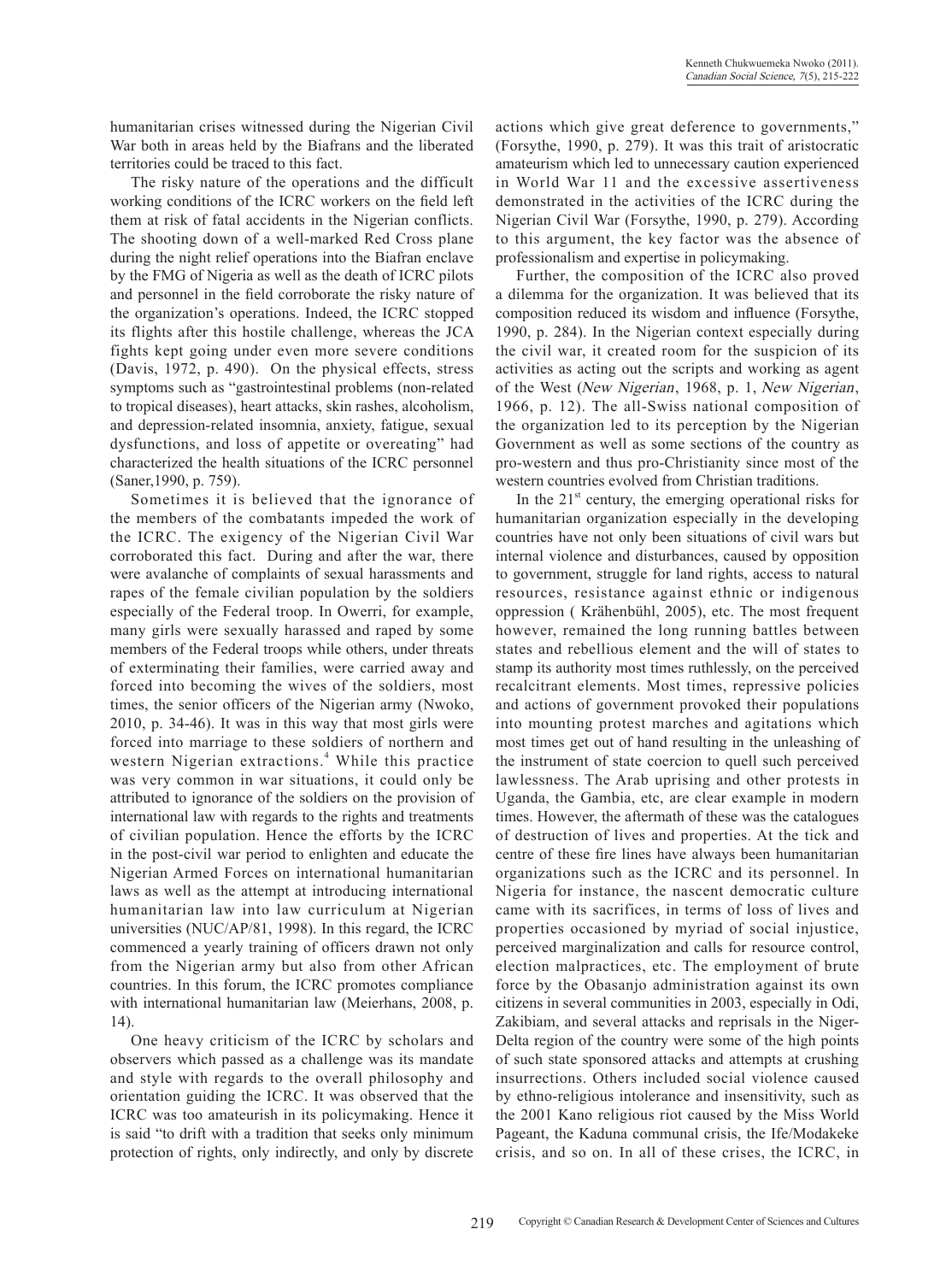conjunction with the Nigerian Red Cross always found its personnel on ground to attend to its responsibilities. Accompanying these remained the concern about the security of its personnel which is a crucial responsibility (Krähenbühl, 2004, p. 506). This was because working in these kinds of situations implied a significant level of risk for the personnel. This 'classic' security environment which Krähenbühl described as "One where the main risk is that of finding oneself in the wrong place at the wrong time" (2004, p. 507) remained to a large extent the most widespread security risk in the Nigerian conflict environment, both during the civil war and in the different post civil war conflicts in the different parts of the country.

From the ICRC's perspective, the challenges of ensuring the safety of its personnel and of beneficiaries remained the most crucial priority and responsibility it had to face during this period as a result of what it perceived as an apparent association of the ICRC's presence with the broader international political and military activities taking place in some of the Middle Eastern countries of Iraq, Afghanistan and other Muslim countries. Equally significant was its association with the West, especially because of issues relating to its emblem, the location of its headquarters and its funding. This was the case in Nigeria especially at the heat of the Nigerian Civil War and in contemporary times as well. This generated hatred against the West and offshoots of Christian traditions, including the ICRC, especially in Muslim environments. The result of this has been the deliberate targeting of the ICRC personnel in religious crisis and internal violence. For instance, the ICRC lost several staff members in deliberate attacks in Burundi and Chechnya in 1996 and in the east of the Democratic Republic of Congo in 2001(Krähenbühl, 2004, p. 507) as well as other organizations with the same historical pedigree.

To buttress this view,

 …. In 2003 the ICRC was the victim of a series of deliberate attacks that claimed the lives of four of its colleagues in Afghanistan and Iraq. A fifth colleague was caught in crossfire and killed in Baghdad. Several other organizations, including the Afghan Red Crescent Society, the UN family and NGOs, suffered similar tragic losses.

Two of these three deliberate attacks, namely those north of Kandahar in March 2003 and south of Baghdad in July 2003, seem to have been the result of an apparent association of the ICRC's presence with the broader international political…. The same could apply to the October 2003 car-bomb attack on the ICRC offices in Baghdad (Krähenbühl, 2004, p. 507).

To overcome this security challenge in any given situation of internal disturbances, the ICRC adopted a context based approach whereby its delegation in the field would evaluate its security environment on the basis of a series of indicators, including the acceptability of the ICRC and its activities, but the challenge still remained the fear that groups or individuals outside the local context or loosely connected with it might nevertheless target the ICRC's staff there (Krähenbühl, 2004, p. 507).

Further, the ICRC mandate compels impartiality and neutrality on it in crisis situations, however, this characteristics of the organization made its work the more complex in communal and ethno-religious conflict ambience. This results from the polarized environment where there is always a high degree of expectation that any player as a matter of fact must be partisan in the conflict. This normally puts pressure on the ICRC and its personnel in the field and makes its work too Herculean to discharge. This situation has two fundamental implications; the risk of rejection, and the risk of being instrumentalized (Krähenbühl, 2004, p. 508). The politics of relief in the Nigerian Civil War, clearly depicted this complexity; the reason for Dr. Lindt expulsion from Nigeria and the subsequent removal of the ICRC as the coordinator of the relief in 1969, was based on the perception by the Federal Military Government of Nigeria of the organization as friendly and sympathetic to the secessionist regime and its population in Biafra. While on the other hand, even before the eventual removal of the organization from the coordination of relief, the Biafran authorities decried what it perceived as the organization's tilt towards the FMG, hence the Biafran authorities were bent on not allowing supplies that had been inspected in Lagos for fear that it would have been poisoned (Adegbite, Unpublished, p. 26), probably with the acquiescence of the humanitarian organizations. Though these views and perceptions represented sheer propaganda, they nonetheless demonstrated the precarious position of the ICRC in this nature of conflict.

This situation was worsened by the number of humanitarian actors who provided responses to the humanitarian needs during the Nigerian Civil War. These included international and local humanitarian agencies, governmental or non-governmental, and, some missionary and military units. The terms of the ICRC's mandate presupposed a humanitarian action that was neutral and independent. Consequently, by maintaining its impartiality and neutrality in a conflict, the organization improved the chances of bringing protection and assistance to those in need. It was a real challenge to ensure that this identity was at all times demonstrated by the ICRC and clearly perceived to have been demonstrated and respected by all concerned. However, this was jeopardized by the activities of some other humanitarian actors who by their very actions gave the notion that the entire humanitarian role of the humanitarian actors was pro-Biafra. This exposed the ICRC to many controversies especially the charge against it by the FMG of Nigeria of violating its mandate, financing as well as using its diplomatic bag to smuggle in weapons into the Biafran enclave. Though this allegation was not substantiated, the Nigerian government had its grounds for the allegation. In particular, the activities of some Red Cross personnel, the church organizations and some other agencies with Christian backgrounds painted a picture of conflict between a 'big'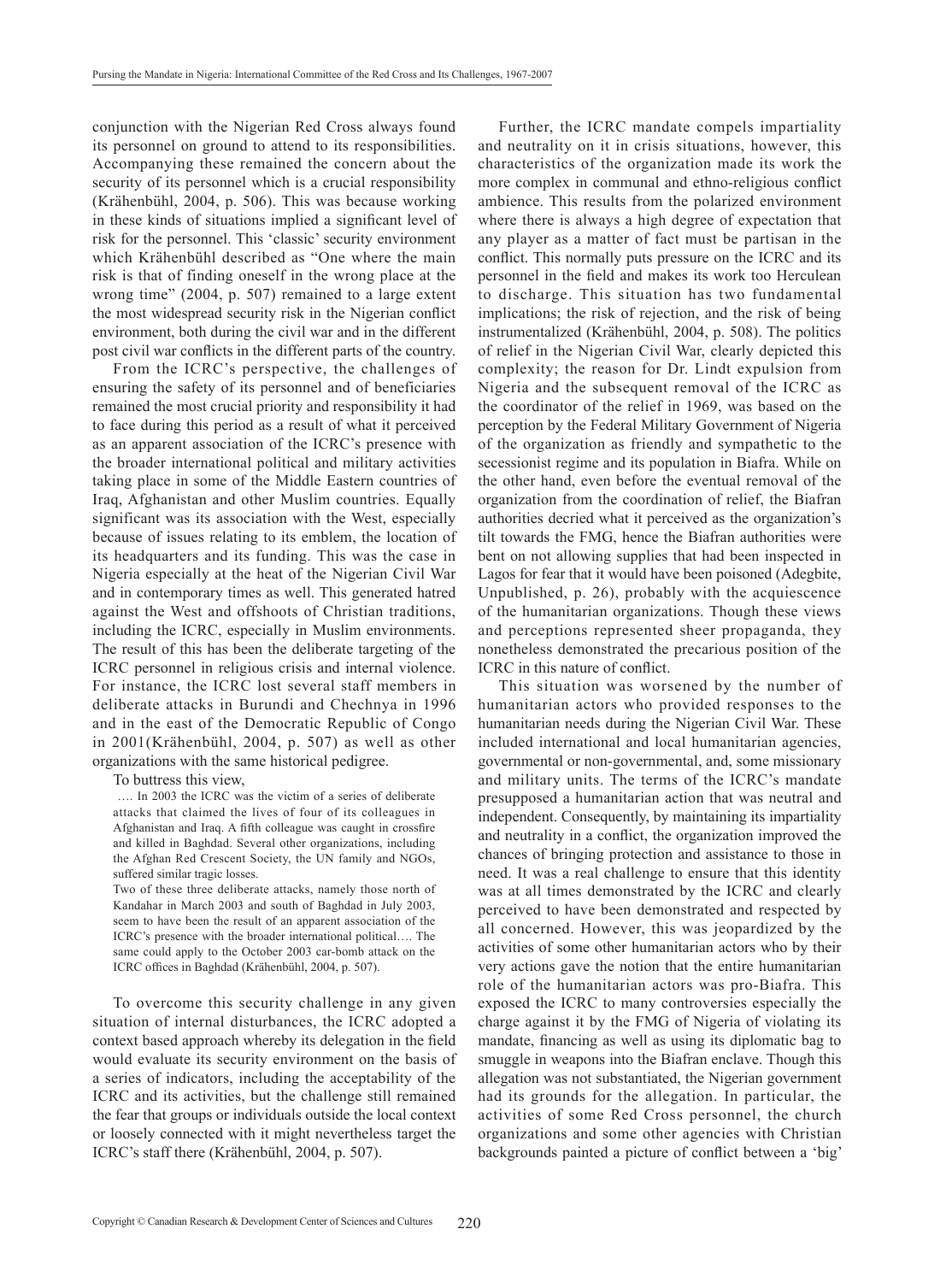Muslim Nigeria and a 'small' Christian Biafra that needed sympathy and solidarity from the western Christian nations. Hence while most of them in defiance of the Nigerian sovereignty violated the country's airspace, others played the additional roles of propagandists' agents for the secessionist Biafra. Little wonder the Federal Military Government of Nigeria stopped all humanitarian activities except for those authorized and coordinated by the National Rehabilitation Commission.

As the custodian of the Geneva Conventions, most of the challenges that confronted the ICRC in the aftermath of the civil war in Nigeria up to 2007 were mainly the challenges arising from the implementation of the provisions of the Geneva Conventions in particular, the challenges of international law. In all areas of its mandate, the ICRC has encountered since its birth problems of implementation, compliance, support and general distrust even by the signatories of the Conventions from whose instance the ICRC derives its mandate.

Further, the challenges involved with the use of the Red Cross emblem created a number of problems for the ICRC and the Red Cross Movement, not only among the Nigerian Muslim communities, but also around the world where religious interpretations were attached to the emblems (The Humanitarian, 2006, p. 3). This situation was worsened in areas with equal proportion of both Christians and Muslims. One of the prerequisite for investiture of a National Society was its adoption of one of the emblems. Usually, the emblems were the Red Cross on white background, the Red Crescent on a white background and the Red Lion and Sun all of which were adopted in the 1929 diplomatic conference as the protective emblems designated for use in conflict situations. The adoption of the original Red Cross on white background in 1894 had no religious connotations, but a show of regard for Henry Dunant and his four Swiss compatriots who played significant roles in the birth of the Red Cross Movement in the aftermath of the First Diplomatic Conference (The Humanitarian, 2006, p. 3). The Red Cross on white Background simply represented the reversal of the Swiss national flag. However, prior to the Russia/ Turkey War of 1877, the Ottomans became sensitive to the Red Cross emblem which they attached religious connotation to, insisting on the use of the Red Crescent on white background in place of the Red Cross, while the Persians on the other hand adopted the Red Lion and Sun. The use of any of the emblems was spelt out in the Geneva Conventions with reference to the individual contexts. In Nigerian for example, the Nigerian Government ratified the use of the Red Cross on white as its emblem as well as the adoption of the name of the National Society. All were enshrined in the Nigerian Red Cross Society Act of 1960 (The Humanitarian, 2006, p. 3). This challenge some how was addressed in December 2005 when an additional emblem, the Red Crystal was created in what was known as the 3<sup>rd</sup> protocol. This was to

ensure a neutral emblem. It was also to ensure the safety and protection of the Red Cross personnel in the field where the acceptance and perception of the other emblem posed a security risk.

# **Conclusion**

The role and activities of the International Committee of the Red Cross have impacted the lives of a very significant proportion of the world's population and therefore are so crucial to human security and development and consequently, the developments of states. The appreciation of this role is underscored by the special attention and recognition accorded this organization by state actors as well as under international law. While its mandate is visible mainly in periods of conflict, the organization also strived in peace times to ensure the strict respect for international humanitarian law and human rights principles. This it did by collaborating and supporting national societies' development by strengthening in peacetime as well as in situations of armed violence, the capacity of national societies to accomplish their own mission and embark on specific activities aimed at preventing and alleviating human suffering caused by armed conflict or internal strife(ICRC 2003, p. 368). The broader purpose is to reinforce the activities of the Movement as a whole and achieve greater coherence in the conflict-related humanitarian tasks of its various components. Overtimes the ICRC encountered challenges and difficulties in discharging its role partially caused by state and non-state actors as well as self inflicted difficulties as discussed in the paper.

From the discussions above, the collaborative humanitarian operations between the ICRC and other humanitarian organizations, especially the faith-based has increasingly become a focal point in modern international humanitarianism. This derives from the problems which this created overtimes in different humanitarian operations. The Nigerian example was perhaps the beginning of the build up of the issue of non-neutrality of the ICRC in sub Saharan Africa. This was because the experience created the room for the division of the humanitarians into "they and us," and for the faith based organizations, the civil war appeared to be one between Christians and the Muslims. Thus, the Joint Church Aid which had somewhat informal understandings with the Biafran leadership alone, since it operated on that side of the war line, constantly violated the sovereignty of the Nigerian state especially by engaging in unauthorized night flights (Davis, 1972, p. 490), and other subversive activities which were believed to have strengthened the resistance, e.g., smuggling of weapons into the enclave. Supporting this position, Pérouse de Montclos maintained that planes that supplied Biafra from São Tomé carried both food and weapons (Pérouse de Montclos, 2009, p. 72). This collaboration and joint activities between the